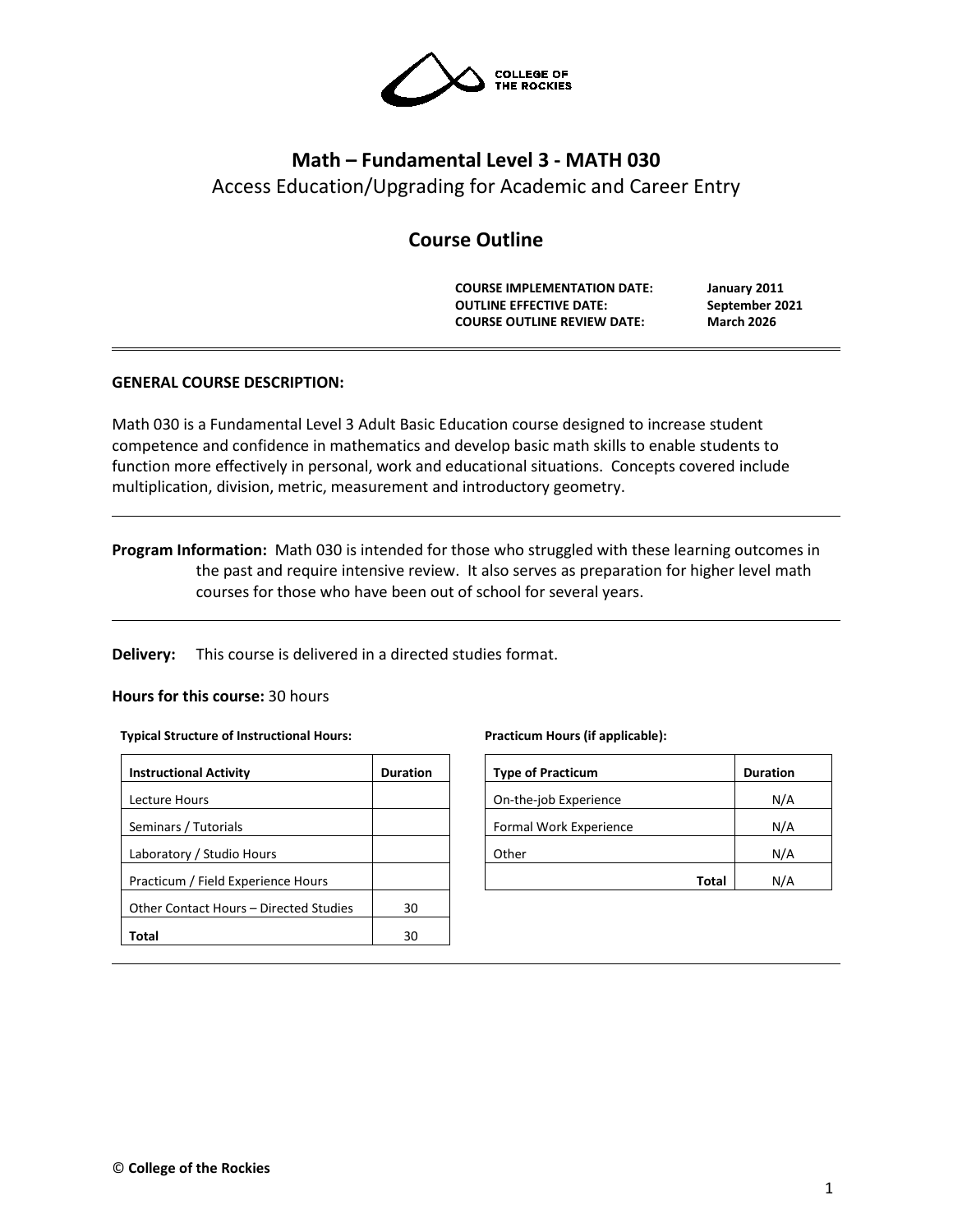Leanne Caillier-Smith, MEd

Signature

Dean Signature

#### **APPROVAL SIGNATURES:**

Department Head Joy Brown E-mail: [jbrown3@cotr.bc.ca](mailto:jbrown3@cotr.bc.ca) Dean of Trades and Technology Dr. Jack Moes E-mail: [jmoes@cotr.bc.ca](mailto:jmoes@cotr.bc.ca)

Department Head Signature

EDCO

Valid from: September 2021 – March 2026

Education Council Approval Date

#### **COURSE PREREQUISITES AND TRANSFER CREDIT:**

**Prerequisites:** None

**Corequisites:** None

#### **Flexible Assessment (FA):**

Credit can be awarded for this course through FA  $\boxtimes$  Yes  $\Box$  No

Learners may request formal recognition for flexible assessment at the College of the Rockies through one or more of the following processes: External Evaluation, Worksite Assessment, Demonstration, Standardized Test, Self-assessment, Interview, Products/Portfolio, Challenge Exam. Contact an Education Advisor for more information.

**Transfer Credit:** For transfer information within British Columbia, Alberta and other institutions, please visit [http://www.cotr.bc.ca/Transfer.](http://www.cotr.bc.ca/Transfer)

> Students should also contact an academic advisor at the institution where they want transfer credit.

**Prior Course Number:** N/A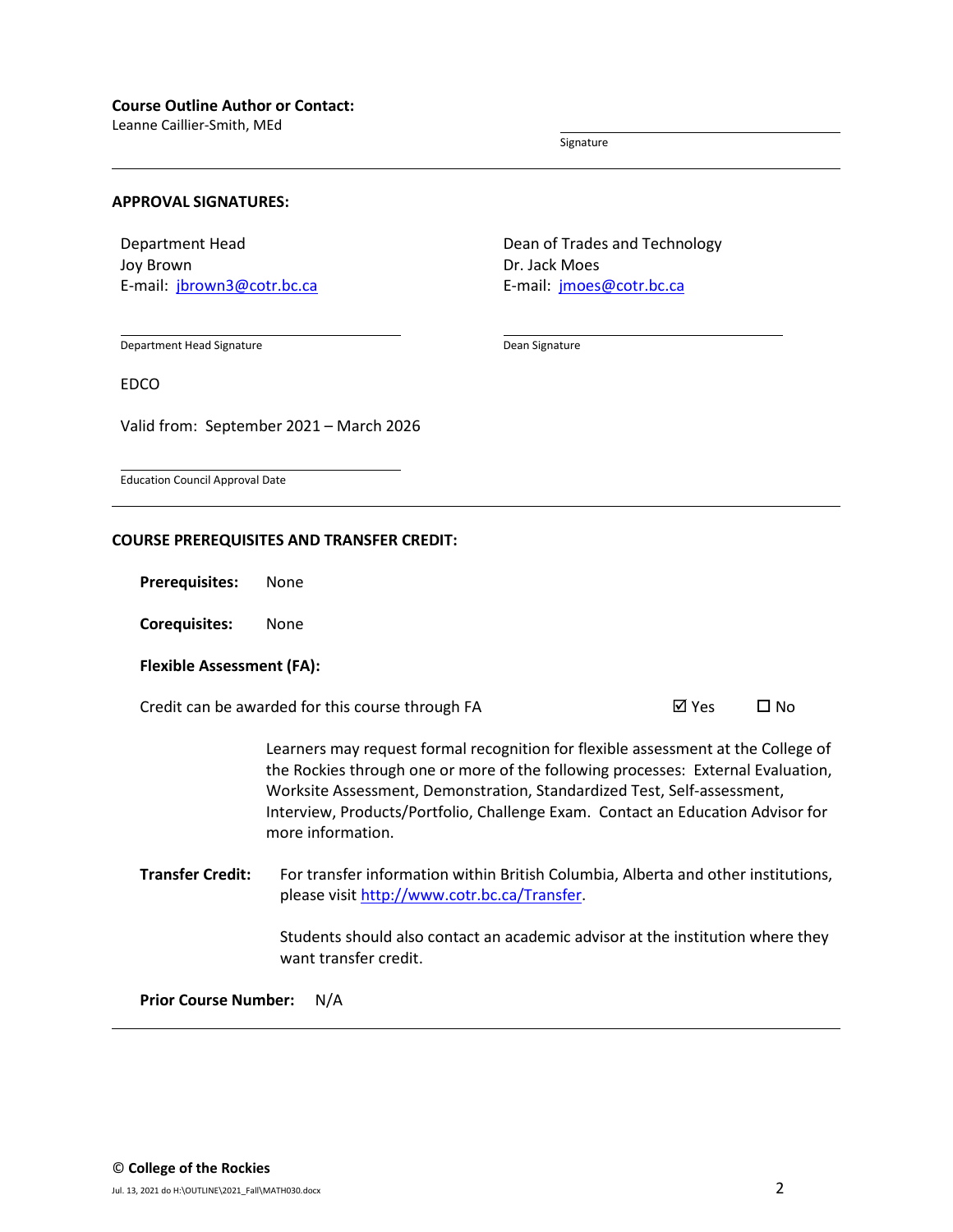#### **Textbooks and Required Resources:**

Textbook selection varies by instructor and may change from year to year. At the Course Outline Effective Date the following textbooks were in use:

Directed studies/self-paced format: ABE Adult Literacy Fundamental Mathematics Book 3 - Province of British Columbia Ministry of Advanced Education and Labour Market Development

*Please see the instructor's syllabus or check COTR's online text calculator <http://go.cotr.bc.ca/tuition/tCalc.asp> for a complete list of the currently required textbooks.*

## **LEARNING OUTCOMES & COURSE TOPICS:**

Upon the successful completion of this course, students will be able to

| <b>Learning Outcome</b>                                                                                                                                                                                                                                                                                                                                                                                                                                                                              | Sub-outcomes/skills                                                                                                                                                                                                                                                                                                                                                                                                                                                                                           |
|------------------------------------------------------------------------------------------------------------------------------------------------------------------------------------------------------------------------------------------------------------------------------------------------------------------------------------------------------------------------------------------------------------------------------------------------------------------------------------------------------|---------------------------------------------------------------------------------------------------------------------------------------------------------------------------------------------------------------------------------------------------------------------------------------------------------------------------------------------------------------------------------------------------------------------------------------------------------------------------------------------------------------|
| Students will be able to                                                                                                                                                                                                                                                                                                                                                                                                                                                                             | By achieving this broader outcome, student will                                                                                                                                                                                                                                                                                                                                                                                                                                                               |
|                                                                                                                                                                                                                                                                                                                                                                                                                                                                                                      | demonstrate that they can also                                                                                                                                                                                                                                                                                                                                                                                                                                                                                |
| 1. Evaluate expressions using multiplication and<br>division with carrying and with/without<br>remainder<br>Divide and multiply whole numbers by 10,<br>2.<br>100's, and 1000's.<br>Translate multiplication and division into<br>3.<br>mathematical expressions to solve multi-step<br>word problems reflecting real life situations<br>Demonstrate division by regrouping<br>4.<br>Use mathematical vocabulary and language<br>5.<br>to communicate concepts<br>Recognize basic metric units<br>6. | Memorize division and multiplication facts<br>$\bullet$<br>Recognize the relationship between X and -/-<br>Estimate products and quotients<br>Solve single and multi-step multiplication and<br>division world problems reflecting real life<br>situations<br>Apply multiplication and division to real life<br>$\bullet$<br>situations<br>Apply or use examples of keywords<br>Define basic prefixes of metric system<br>Calculate area of a square and rectangle<br>Compare and contrast perimeter and area |
|                                                                                                                                                                                                                                                                                                                                                                                                                                                                                                      | informally, using a drawing or a shape                                                                                                                                                                                                                                                                                                                                                                                                                                                                        |

For a complete list of the articulation learning outcomes of this course, please refer to the Adult Basic Education in British Columbia's Public Post-Secondary institutions: A Guide to Upgrading in BC's post secondary institutions : [An Articulation Handbook 2020/2021](https://www.bctransferguide.ca/docs/ABE2020.pdf) (bctransferguide.ca).

## **EVALUATION AND ASSESSMENT:**

| <b>Tests</b>                                                                                                 |  |
|--------------------------------------------------------------------------------------------------------------|--|
| To progress in this course students must demonstrate a mastery level of achievement (80%) on<br>units tests. |  |

*Please see the instructor's syllabus for specific classroom policies related to this course, such as details of evaluation, penalties for late assignments, and use of electronic aids.*